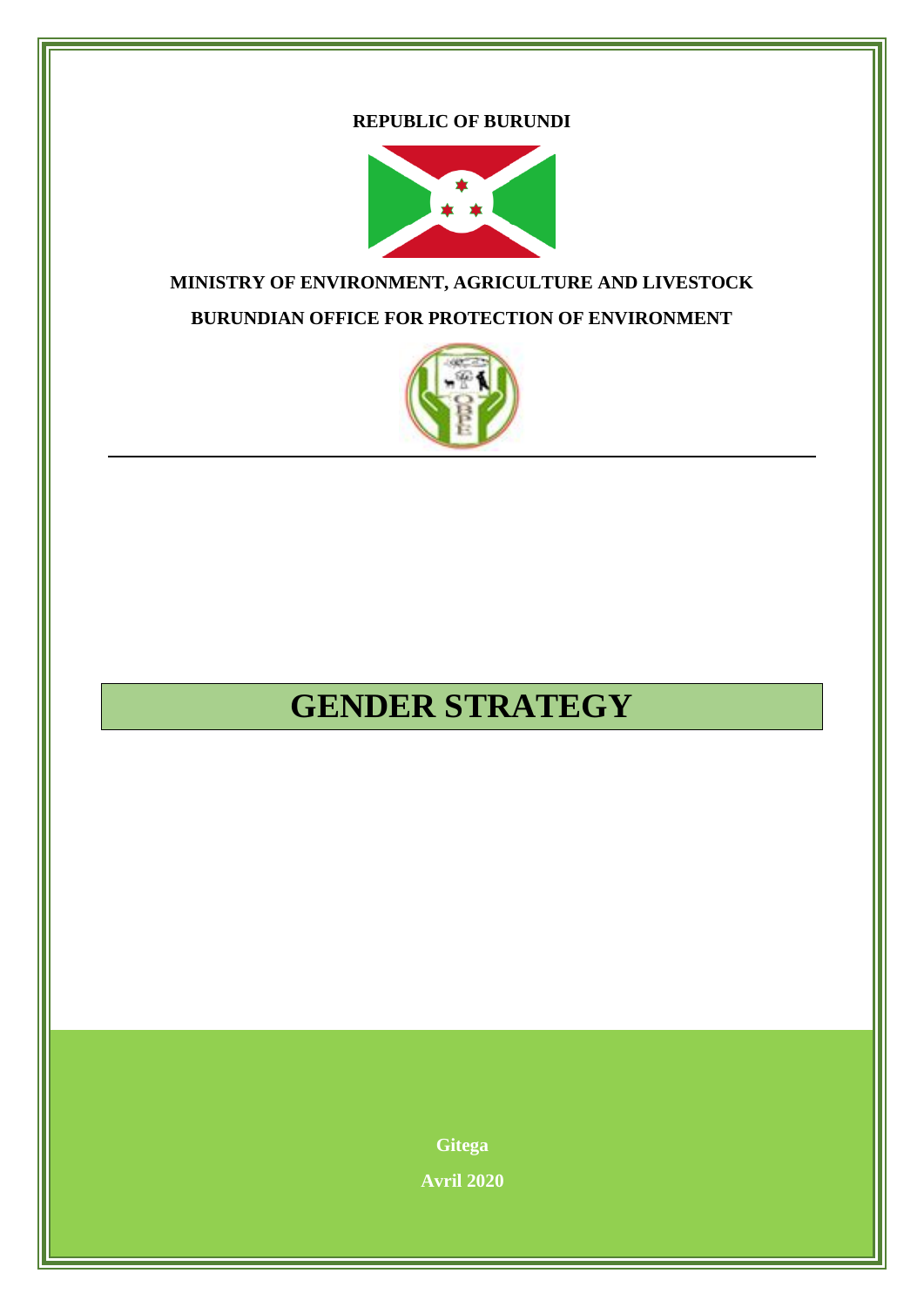# **TABLE OF CONTENTS**

| GENDER IN BOPE ACTIONS: CONTEXT, ISSES AND CHALLENGES  6<br>П. |  |
|----------------------------------------------------------------|--|
|                                                                |  |
|                                                                |  |
|                                                                |  |
|                                                                |  |
|                                                                |  |
|                                                                |  |
|                                                                |  |
| III.GENDER STRATEGY WITHIN THE BOPE: THE COMPONENTS  15        |  |
|                                                                |  |
|                                                                |  |
|                                                                |  |
|                                                                |  |
|                                                                |  |
|                                                                |  |
|                                                                |  |
|                                                                |  |
|                                                                |  |
|                                                                |  |
|                                                                |  |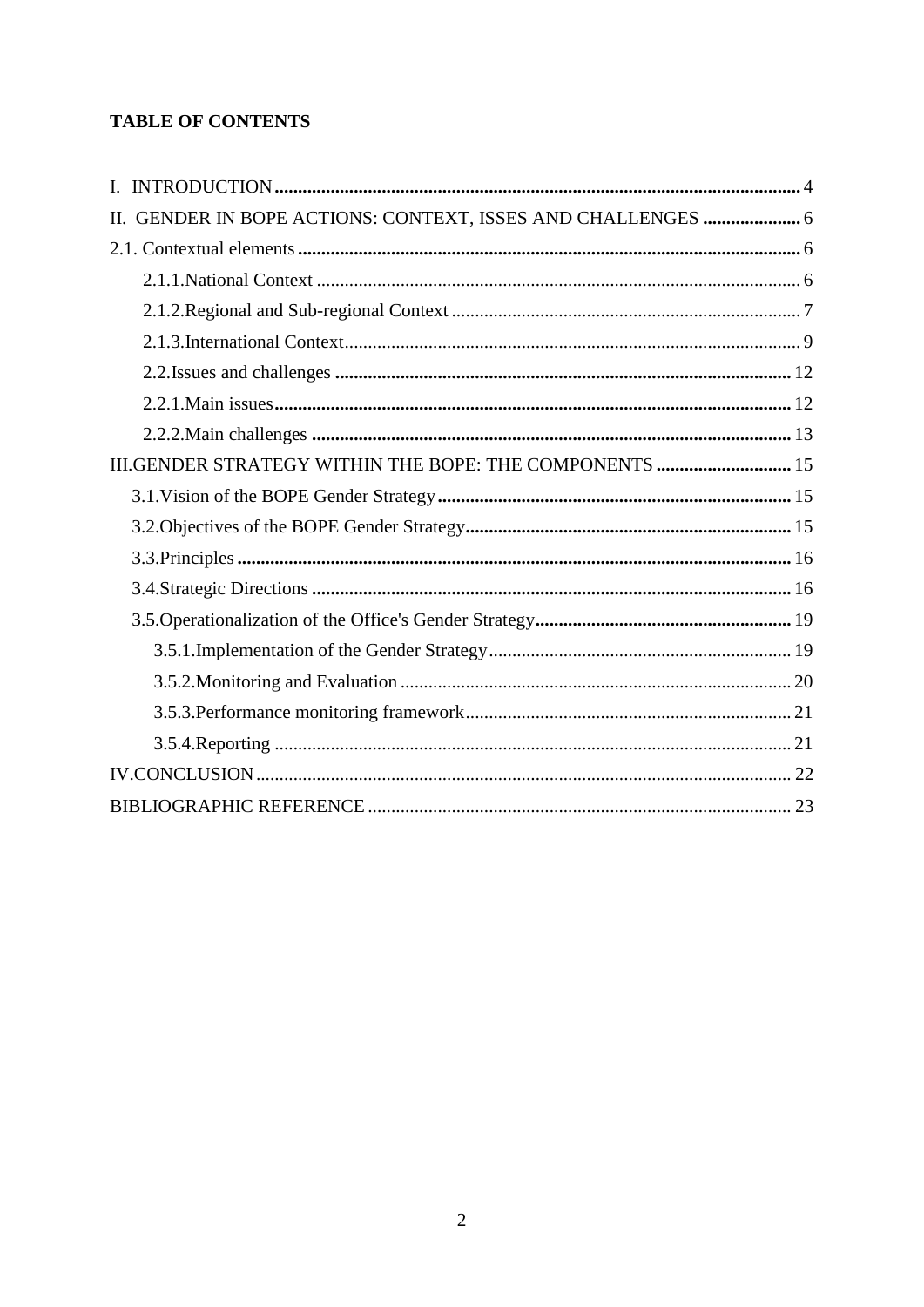# **ACCRONYMS AND ABREVIATIONS**

| <b>EAC</b>      | <b>East African Community</b>                                                     |
|-----------------|-----------------------------------------------------------------------------------|
| <b>CEDW</b>     | Convention on Elimination of any kind of form of Discrimination towards<br>Women. |
| <b>ECCAS</b>    | Economic Community of Central African States.                                     |
| <b>ICPD</b>     | International Conference on Population and Development.                           |
| <b>ICGLR</b>    | International Conference of the Great Lakes Region                                |
| <b>COMESA</b>   | Common Market of Eastern and Southern Africa                                      |
| <b>COCAF</b>    | <b>Commission of Central African Forests</b>                                      |
| <b>NEPAD</b>    | New Partnership for African Development.                                          |
| <b>BOPE</b>     | Burundian Office for Protection of Environment                                    |
| <b>ODD</b>      | <b>Objectives of Sustainable Development</b>                                      |
| <b>OMD</b>      | Millenium objectives for Development                                              |
| <b>ONU</b>      | <b>United States Organisation</b>                                                 |
| <b>NPD</b>      | National Plan National of Development                                             |
| <b>NPG</b>      | National Policy of Gender                                                         |
| AU              | <b>African Union</b>                                                              |
| <b>HIV/AIDS</b> | Human Immunodefiency Virus / Acquired Immuno Defiency Syndroms.                   |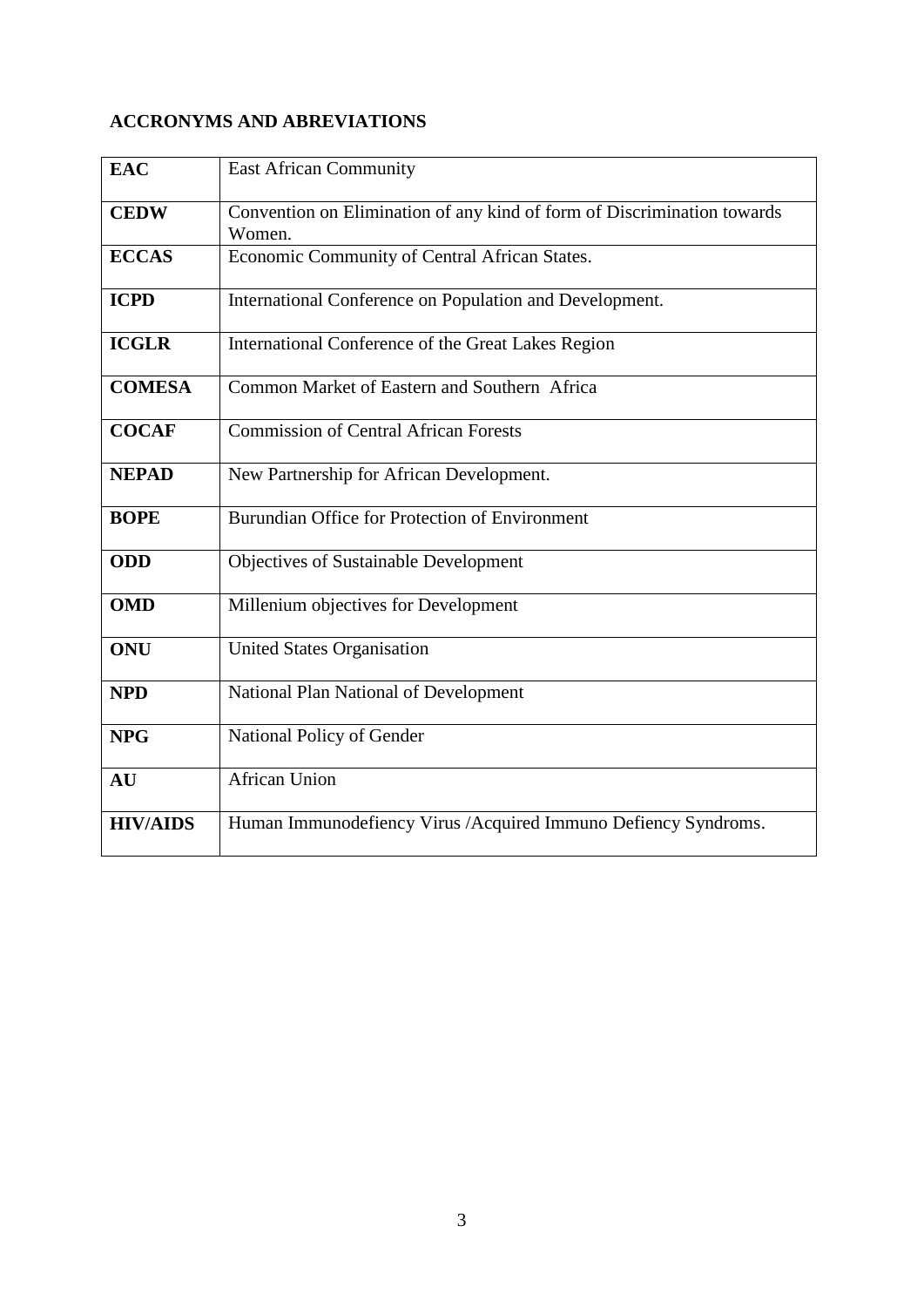## <span id="page-3-0"></span>**I. INTRODUCTION**

The Burundian Office for the Protection of the Environment is a Public establishment endowed with a legal personality which confers on it the decree  $N^{\circ}$  100/240 of October 29, 2014 relating to its creation and presenting its missions, its organization and its functioning. Placed under the supervision of the Ministry in charge of the environment, it intervenes on all issues affecting the environment and sustainable development in Burundi and implements a set of projects and programs of national, local and community interest.

In its actions, the BOPE resolutely follows the guidelines of the Burundian State and promotes respect for national policies, agreements and international and sub-regional conventions in force. Therefore, in his actions, he attaches great importance to an equity approach and considers the gender dimension and the advancement of women as a component of his policy of inclusive intervention.

Gender is a socio-cultural concept which refers to the socially constructed relationships based on sexual distinction and to the social differences between women and men which are acquired, susceptible to change over time and which are widely variable both inside and among different cultural, political and socio-economic contexts. It therefore makes it possible to highlight the differences that characterize men and women in society as well as the power relations that they maintain. Thus, it is understandable that, gender is a tool which makes it possible to identify and analyze the differences characterizing the living conditions, status, function and social position of men and women as attributed in society. These differences are manifested in disparities, inequities, power relations and discrimination. They are commonly called "gender inequalities" or "gender issues".

The issue of taking into account the gender dimension and the promotion of women is very present in development policies and strategies in Burundi, in accordance with the National Gender Policy of Burundi adopted and implemented since July, 2012, and all international commitments and ratified international conventions relating thereto.

Burundi has an estimated population in 2019 of 12,998,875 inhabitants. The male population represents 49.1% of the total population, and the female population, 50.9%. Women are therefore the majority in the country. Thus, their active participation in all socio-economic development actions, but also in environmental protection and resilience strategies in the face of climate change is a required condition for any prospect of sustainable development. It is therefore as a result of this situation that the BOPE has registered its actions in promoting gender and in empowering women and taking care of their specific needs, to enable them to participate as well as possible in sustainable development efforts. It thus promotes equality between women and men, and actively fights against discrimination.

The concept of equity refers to the conditions which allow women and men to enjoy the same prerogatives as regards the possibilities of access and control of development resources. For example, in the education sector, equity consists in guaranteeing to all pupils (girls and boys) the same opportunities to access quality and qualifying education, whatever their origin, their geographical location, their socio-economic situation and their state of health, their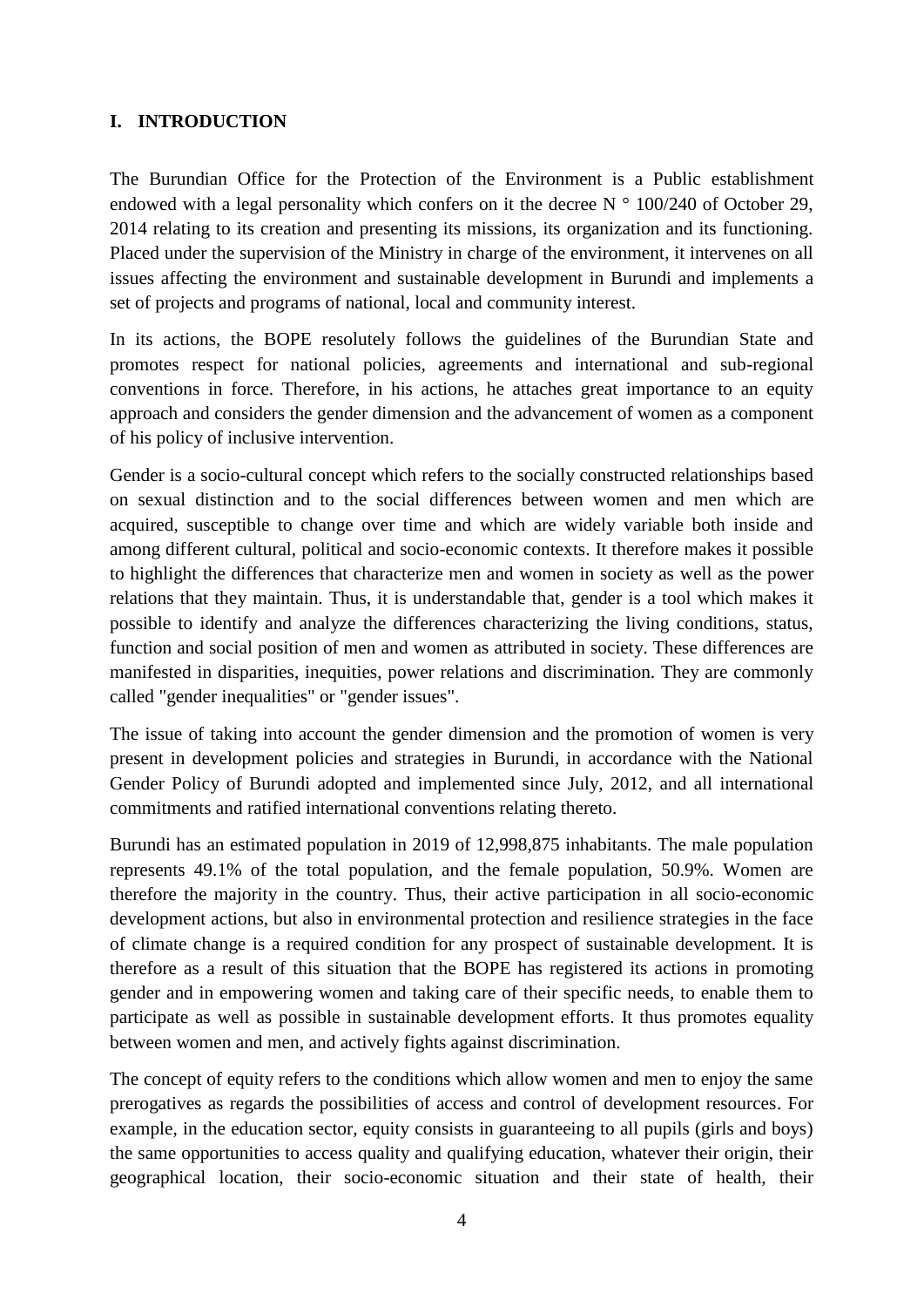convictions or their beliefs. Equity is a means to achieve equality and involves the implementation of compensatory measures.

Equality between women and men means that men and women have the same status in a given society, and equal conditions to fully exploit their human rights. They thus contribute equally to national, economic, social and cultural development, etc., and must profit equally. The equality of rights between women and men is thus enshrined as a fundamental principle by the BOPE, which, in its actions, endeavors to identify the legal, economic, political and social or cultural barriers to be removed in order to ensure the full enjoyment of their rights by women and men.

In all its actions, in accordance with national strategic guidelines and national policies in force, the BOPE takes into account of gender equality and the advancement of women as a fundamental step of its actions and consecrates the integration of the gender dimension in its projects and programs.

This document describes the Agency's overall approach to gender equity and equality and the advancement of women. It is intended as a frame of reference to ensure that the gender dimension is taken into account in all actions and activities carried out by the BOPE. It is structured around two main parts, in addition to the introduction and the conclusion.

- The first part presents the contextual elements as well as the reference frameworks at the national, sub regional and international levels.
- The second part presents the fundamental elements of the Office's Gender Strategy. It sets out, in terms of gender, the vision of the BOPE, its objectives, its principles, its strategic orientations, its operational framework which specifically includes its implementation strategy, its monitoring-evaluation mechanism, its framework for monitoring performances.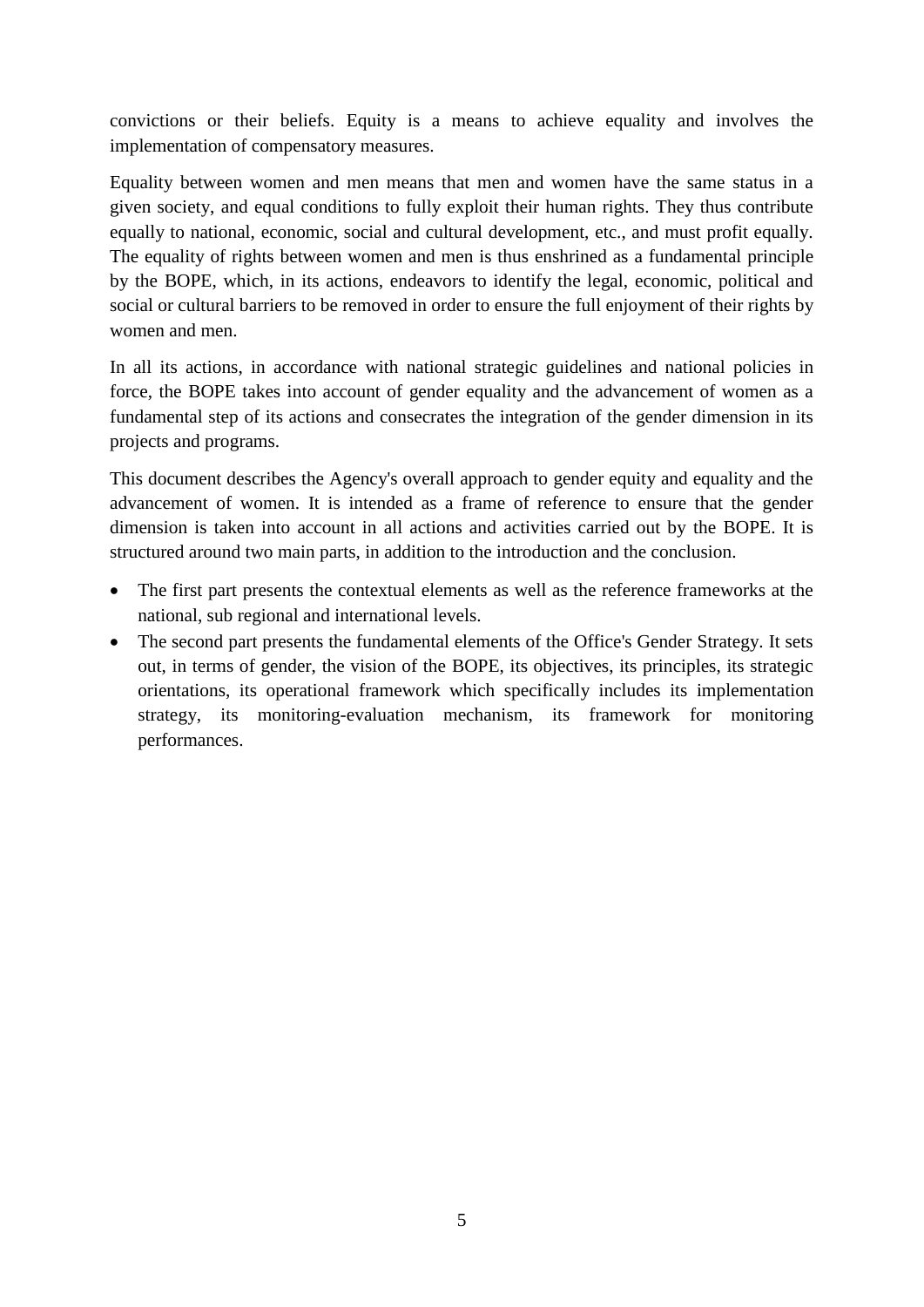#### <span id="page-5-0"></span>**II. GENDER IN BOPE ACTIONS: CONTEXT, ISSES AND CHALLENGES**

#### <span id="page-5-1"></span>**2.1. Contextual elements**

The BOPE's gender approach finds its justifying framework in a national context marked by the implementation of a National Gender Policy (NGP) and in a regional, sub-regional and international context bringing the integration of equity and gender equality in all sustainable development policies and strategies.

#### <span id="page-5-2"></span>*2.1.1. National Context*

At the national level, actions to promote gender equality refer to the texts and policies adopted by the Government of Burundi. We mainly note the Constitution, the National Development Plan (NDP) and the National Gender Policy of the Republic of Burundi.

#### **The Constitution of the Republic of Burundi**

The Constitution or fundamental law of the Republic of Burundi is the primary guarantor of the country's gender approach. Many of its articles indeed guarantee the equality of all citizens in law and in dignity. Article 13 states: "All Burundians are equal in merit and dignity. All citizens enjoy the same rights and are entitled to the same protection of the law. No Burundian will be excluded from the economic or political social life of the nation because of his race, language, religion, sex or ethnic origin". Article 20 states: "All citizens have rights and obligations". Article 22 states: "All citizens are equal before the law, which affords them equal protection. No one may be discriminated against on account in particular of their origin, race, ethnicity, sex, color, language, social situation, religious, philosophical or political convictions, because of a physical or mental handicap, because of being a carrier of HIV / AIDS or any other incurable disease ". Article 27 provides: "The State shall, as far as possible, ensure that all citizens have the means to lead an existence worthy of human dignity". Article 52 states: "Everyone is entitled to obtain satisfaction of the economic, social and cultural rights essential to the dignity and the free development of his person, thanks to the national effort and taking into account the resources of the country". Article 70 says: "All citizens are required to fulfill their civic obligations and to defend the homeland. Everyone has the duty to work for the common good and to fulfill their professional obligations. All citizens are equal before public office. Exemption can only be established by law." Article 74 provides: "Every Burundian has the duty to contribute by his work to the construction and the prosperity of the country.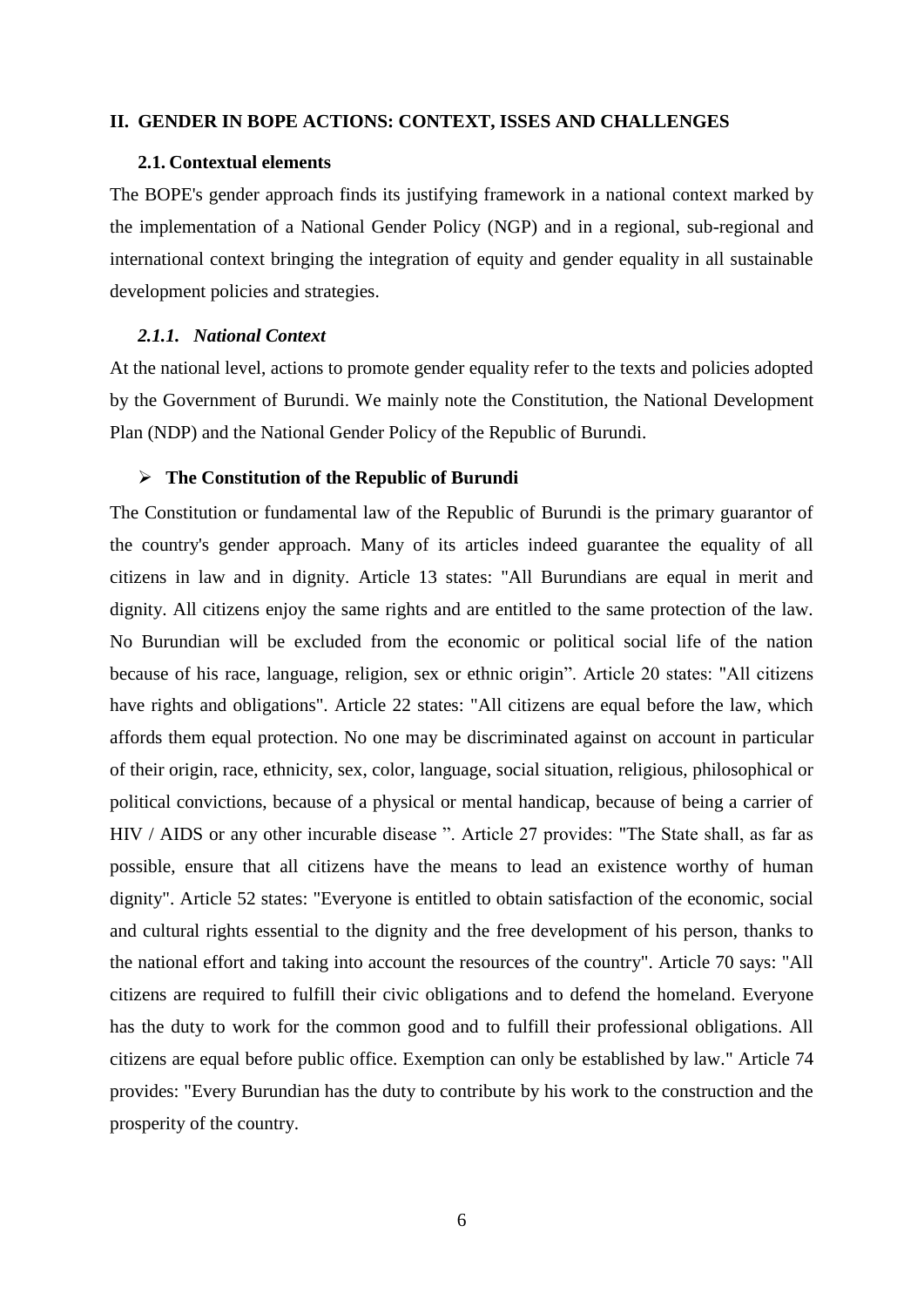Thus, any intervention in Burundi must take into account these provisions of the fundamental law. The BOPE therefore commits all its actions in this direction or in the sense of these provisions of the Constitution.

## The National Development Plan of Burundi 2018-2027

The NDP is the repository of all the policies and all the development actions of the Republic of Burundi. Through this plan, the Government of Burundi is strengthening its commitment to eliminating gender inequalities and exclusion, by integrating gender equity and equality in sectoral programs and social relations. It also presents gender mainstreaming in the fight against climate change.

#### **The National Gender Policy of Burundi 2012-2025**

The Republic of Burundi has adopted a National Gender Policy 2012-2025 which succeeds the National Gender Policy of 2003, to continue to correct the vestiges of the mentality which make women and girls vulnerable, and to sensitize the Burundian community on the benefits of shared responsibilities. NDP is the result of a participatory process involving the synergy of all actors in the nation and all sectors of national life, through sectoral consultations. Starting from a diagnosis of the situation of inequalities between women and men at the national level, NPD defines precisely, the vision, the approach, the guiding principles, the strategic orientations, the intervention axes and the objectives related to gender.

#### <span id="page-6-0"></span>*2.1.2. Regional and Sub-regional Context*

The regional and sub-regional level is marked by several programs, agreements, policies and conventions that consider the advancement of women at a high level. Among others, we note:

- The New Partnership for Africa's Development (NEPAD) which, in its objective of reducing poverty, explicitly stipulates that the specific problems of poor women must be taken into account in anti-poverty measures.
- $\triangleright$  Charter of the African Union which clearly states that it is up to the State to "ensure the elimination of all discrimination against women and to ensure the protection of the rights of women and children as set out in international declarations and conventions".
- The Protocol to the African Charter on Human and Peoples' Rights on the rights of women, including the adoption in 2004 by the Conference of Heads of State of the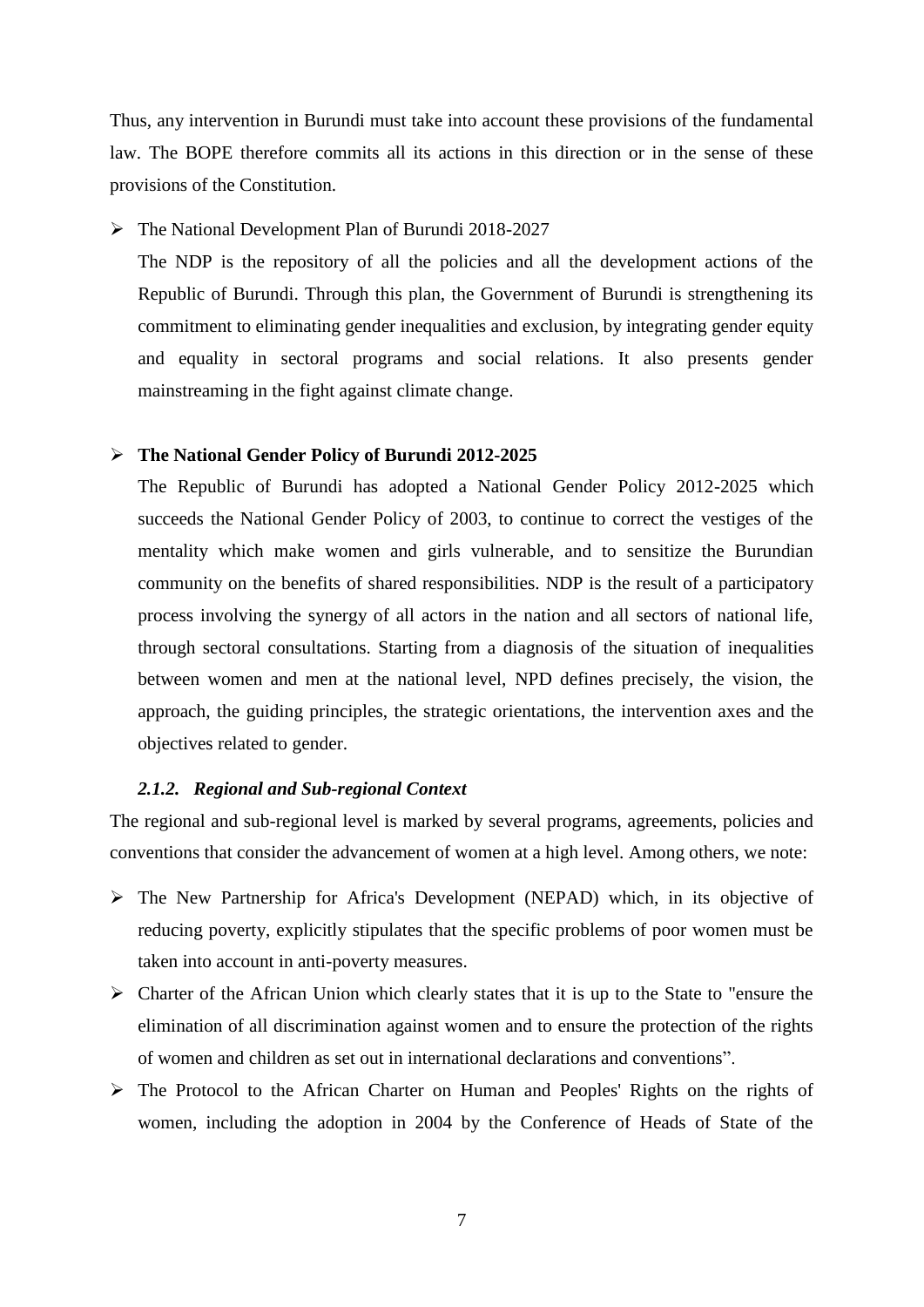African Union of the Solemn Declaration in favor of equality between men and women in decision-making bodies and at the level of elective positions.

- The decision of the Conference of Heads of State of the African Union (AU), in April 2010 in Accra, which dedicated the period 2010-2020, "decade of the African Woman", and which set up an African Women Fund to facilitate the achievement of the goals of the Decade. The goal of the decade is to accelerate, in concrete terms, the delivery of commitments to gender equality and the empowerment of women from the grassroots to the national, regional and continental levels.
- $\triangleright$  The Sub-regional Strategy for taking gender into account in the sustainable management of natural resources of the Central African Forests Commission (COMIFAC) which shows the will to integrate the gender perspective in its policy.
- The African Charter on Human and Peoples' Rights, adopted on June 27, 1981 in Nairobi, Kenya during the 18th Conference of the Organization of African Unity. It reaffirms the principle of equal rights and freedoms without discrimination based on sex (ref. Article 2) and recognizes the need to eliminate discrimination against girls and young women in accordance with the provisions of various international instruments and conventions, and national human rights standards. In its article 25, the Charter sets out specific measures to remove the discrimination that affects girls and young women in terms of fundamental rights, citizen participation, education, health, access to employment, family and social protection and the fight against violence.

The declaration by ECCAS Heads of State on equality between men and women stipulates, among other things, that women and men are equal and must affirm themselves as actors and beneficiaries of development.

We also note in this context, the existence of the Common Economic Market for East and Southern Africa (COMESA), the International Conference on the Great Lakes Region (CIRGL), the Eastern Community African (CEA), etc., which consider equality between men and women at an important level and the promotion of a process of equity and gender equality.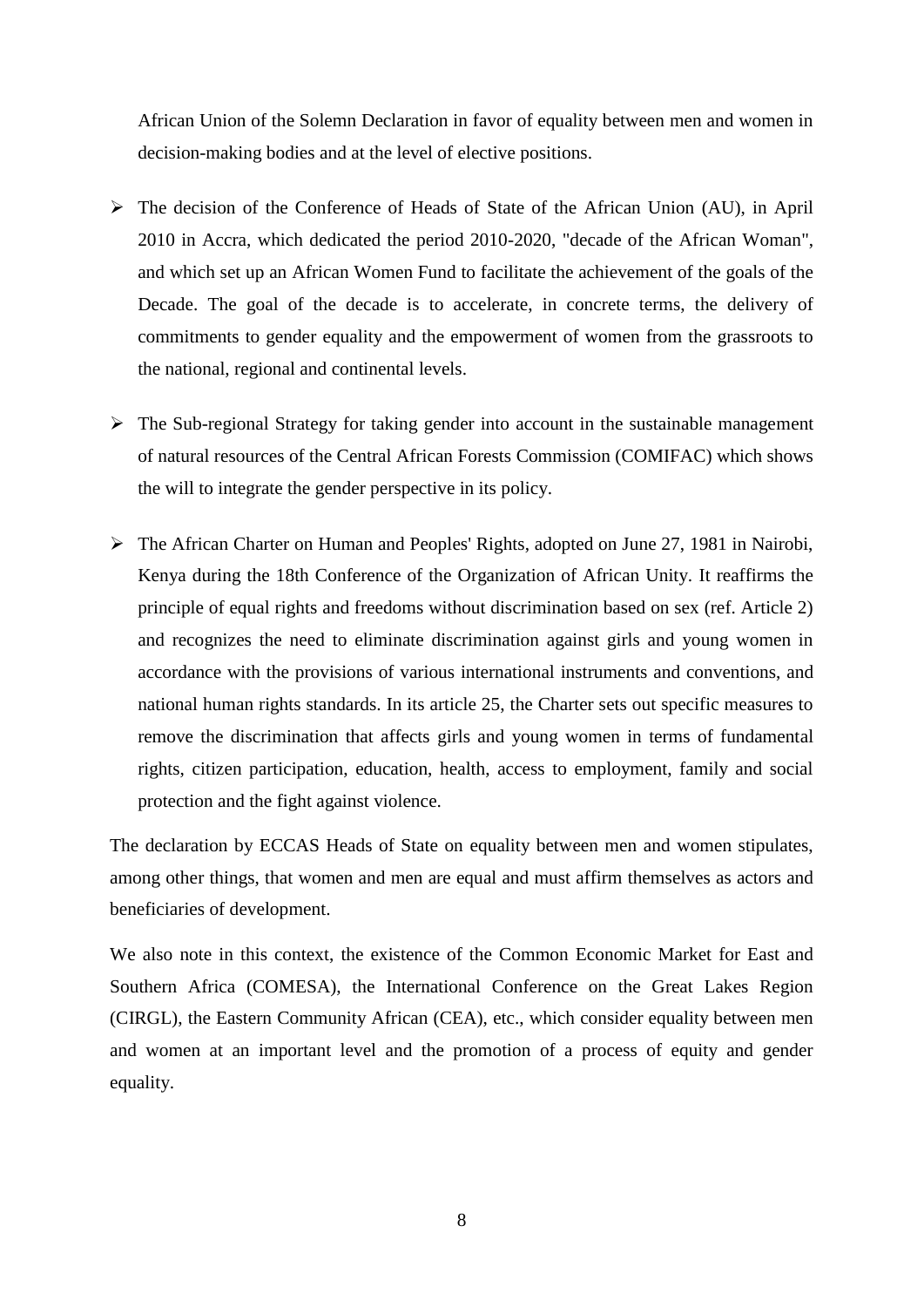### <span id="page-8-0"></span>*2.1.3. International Context*

Actions to promote gender equality are guided, at the international level, by various existing mechanisms, commitments and instruments at the global level, relating to this issue, involving the Republic of Burundi. We mainly note:

#### **The Universal Declaration of Human Rights**

Adopted on December 10, 1948 by the General Assembly of the United Nations and made up of 30 articles, the Universal Declaration of Human Rights proclaims that "All human beings are born free and equal in dignity and rights. They are endowed with reason and conscience and must act towards one another in a spirit of brotherhood". In its article 2, the document affirms the principle of freedom without any distinction, in particular of race, color, sex, language, religion, political opinion. Reference is also made in its article 16 relating to equal rights with regard to marriage, during marriage and upon its dissolution.

#### **The Beijing Platform for Action**

On September 15, 1995, 189 states participating in the 4th United Nations World Conference on Women, held in Beijing, China, adopted the Beijing Declaration. The Declaration constitutes a strong commitment on the part of governments, to promote equality, development and peace for all women everywhere, to achieve the empowerment of women, and to ensure the full implementation of the rights of women and girls. The declaration identified women as a key player in sustainable development, and adopted an action program which defined strategic objectives and recommendations relating to 12 major areas of concern, including: women and poverty; education and training of women; women and health; violence against women; and armed conflict; women and the economy; women, power and decision-making; institutional mechanisms for the advancement of women; women rights ; women and the media; women and the environment; female children.

The periodic evaluations of the Beijing Platform for Action have provided an opportunity for the international community to reaffirm their commitment to take vigorous action to strengthen the integration of gender in policies, programs and budgets and thereby accelerate the elimination of disparities and discrimination that underpins inequality between men and women. The Republic of Burundi has subscribed to this declaration and therefore undertakes to act in the direction of its strategic objectives and its recommendations.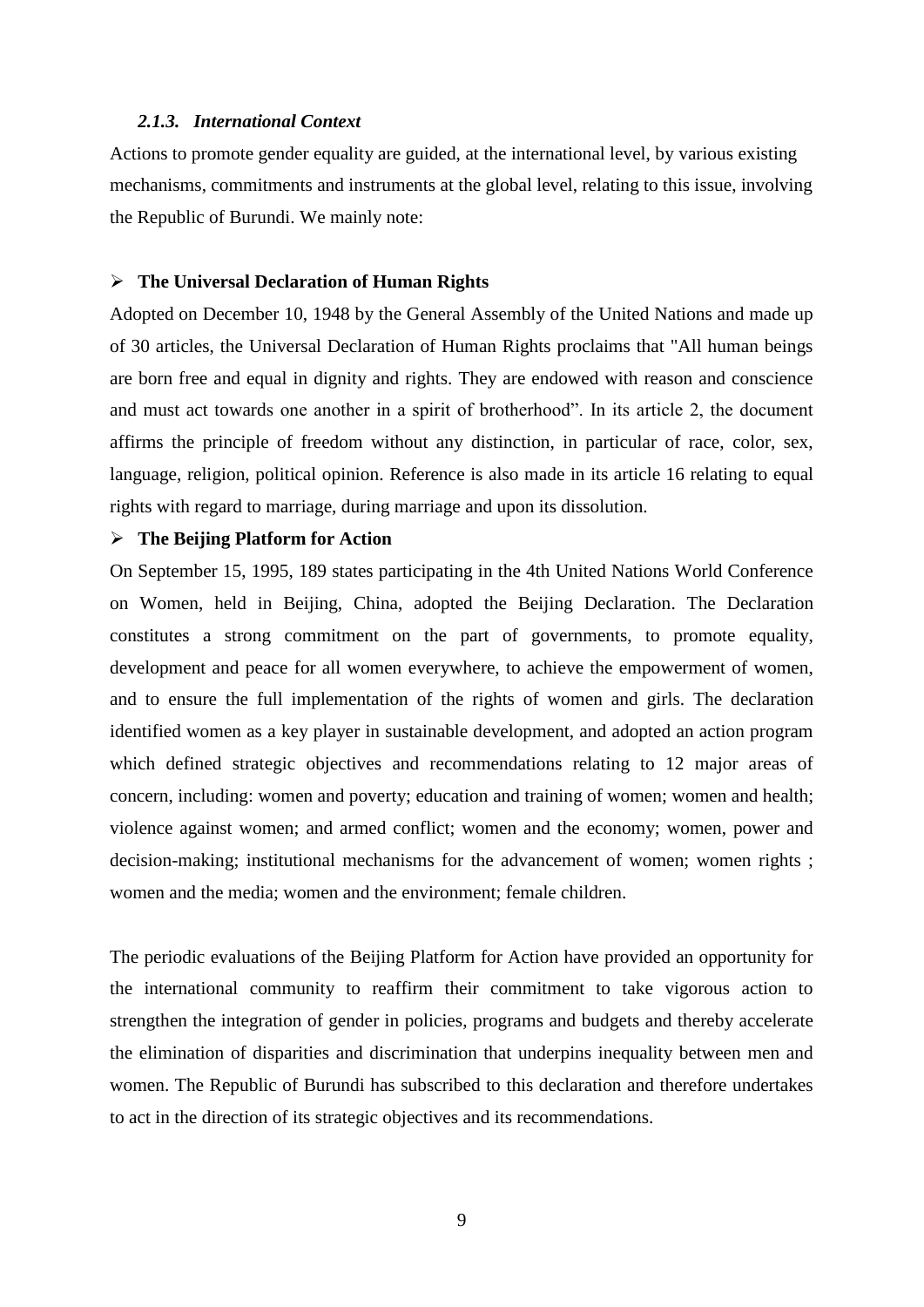#### **The Millennium Development Goals (MDGs)**

The Millennium Development Goals (MDGs) are eight goals adopted in 2000 in New York with the United Nations Millennium Declaration by 193 UN member states, and at least 23 international organizations, which have agreed to reach them by 2015. Goal 3 of the MDGs aimed to promote gender equality by eliminating gender disparities, particularly at all levels of education by 2015. In 2015, the Development Goals Sustainable (SDGs) have succeeded the MDGs.

#### **The Sustainable Development Goals (SDGs)**

With the expiration of the Millennium Development Goals (MDGs) in September 2015, the member states of the United Nations have set up a more ambitious program to end poverty, to fight against inequality and l injustice, and deal with climate change by 2030. Based on the achievements of the implementation of the MDGs, seventeen (17) Sustainable Development Goals (SDGs) were adopted at the Special Summit on the sustainable development in September 2015 in New York. This post-2015 development program addresses several issues, including achieving growth-enhancing equality between men and women. A specific objective targets the achievement of gender results (SDG 5) in order to achieve gender equality and empower all women and girls. The SDGs constitute the new development cooperation agenda that is inclusive and universally applicable to all without distinction. Burundi, like the other signatories to the above-mentioned international commitments, is committed to working for the effective application of policies and directives in favor of

# **Resolution 1325**

gender equity.

Resolution 1325 (2000) is a United Nations resolution, adopted unanimously on October 31, 2000 by the United Nations Security Council at its 4213th meeting, which concerns the rights of women, peace and security. It is a continuation of resolutions 1261, 1296 and 1314 which were the subject of a reminder during the session and addresses the theme of the status of women during the repatriation and displacement of populations, as well as that of reeducation and the reintegration of women and girls following armed conflict. Through this resolution, the United Nations Security Council recalled that peace and equality between men and women are inextricably linked and that therefore any initiative to maintain and promote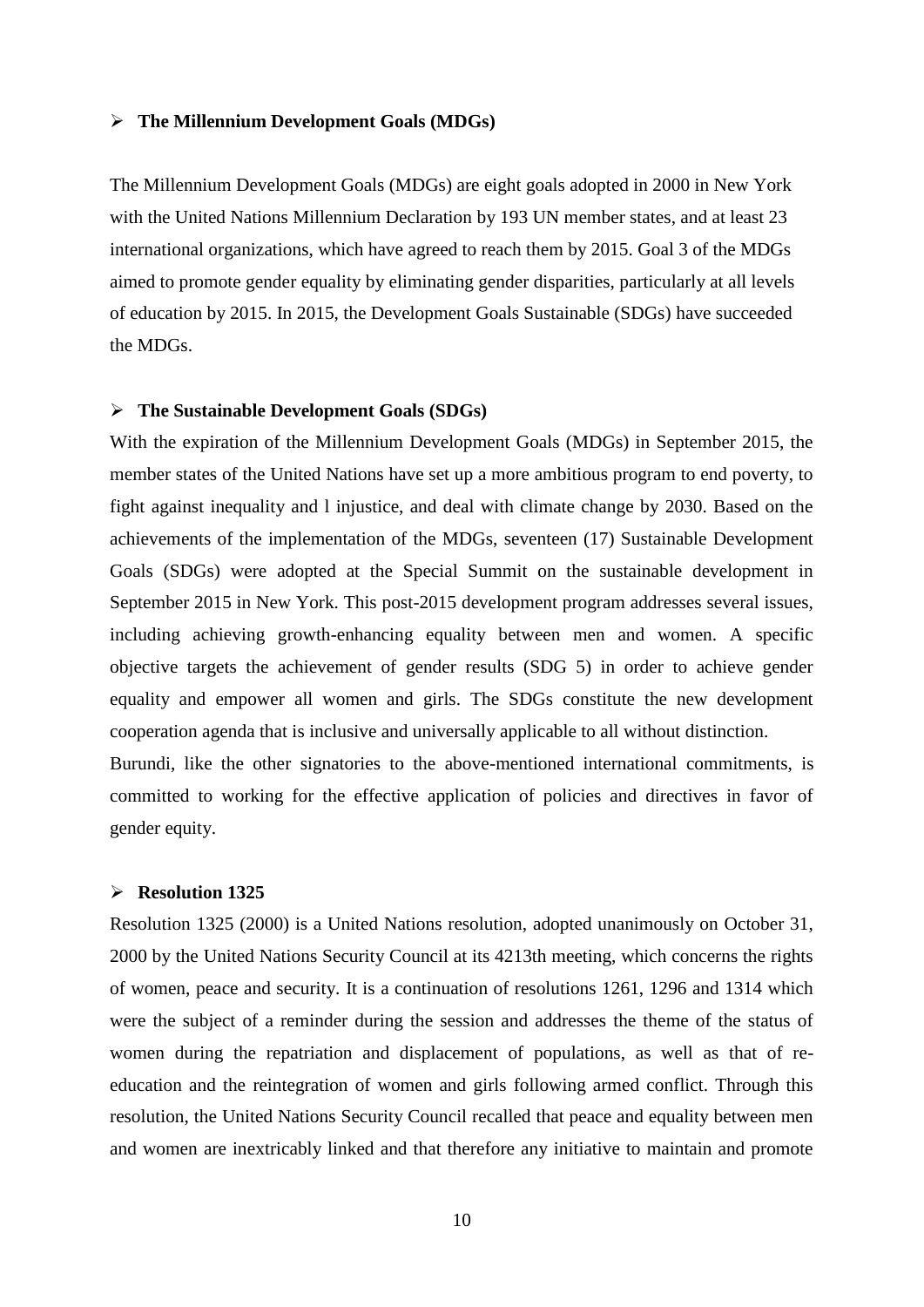peace and security requires not only specific protection for women but also their equal participation in conflict resolution and peacekeeping.

The resolution reinforces the commitment of the United Nations Security Council to adopt a gender-sensitive approach in peacekeeping operations and urges States to strengthen the protection of the rights of women in conflict zones and to take appropriate measures to ensure the full contribution of women to decisions relating to the prevention and settlement of disputes.

#### **The Paris Declaration on Aid Effectiveness**

The Paris Declaration of March 2005 concerns the effectiveness of official development assistance. It traces the proposals and conditions for making official development assistance to poor countries effective, by setting the general commitments to be made by donors and recipient countries to achieve these results. The Paris Declaration considers at an important level the need to take gender issues into account in each of the five fundamental principles: ownership, mutual accountability, alignment, harmonization and results-based management.

# **The Convention on the Elimination of All Forms of Discrimination against Women (CEDAW)**

The Convention on the Elimination of All Forms of Discrimination against Women (CEDAW) was adopted on December 18, 1979 by the General Assembly of the United Nations. It entered into force on September 3, 1981 after being ratified by 20 countries. This Convention commits signatory or acceding States to eliminate all forms of discrimination against women, and to promote their full development in all political, economic, social, cultural and civil fields.

#### **The International Conference on Population and Development**

In 1994, the International Conference on Population and Development (ICPD) was held in Cairo, Egypt. This conference saw the adoption by 179 countries of an Action Program which marked a fundamental turning point in thinking about population and development issues, placing the well-being of individuals, and in particular women, at the center of the global agenda.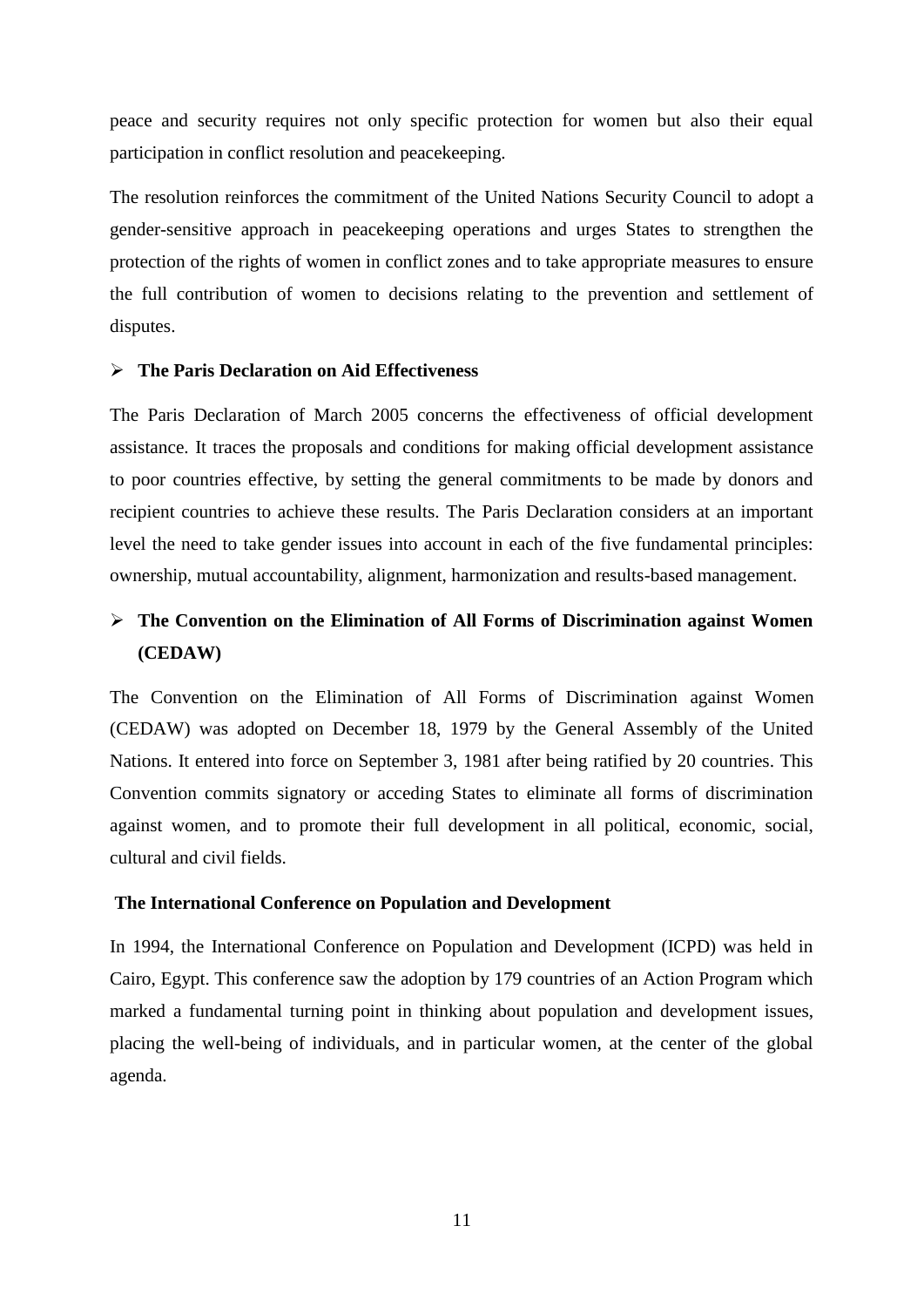It addresses issues of gender equality and the empowerment of women through education, health and nutrition. It focuses on:

- Gender equality and equity;
- The advancement of women;
- The elimination of all forms of violence against women;
- The control of fertility by women;
- Women's access to health services, especially reproductive health.

#### **The Creation of ONUFEMMES**

The creation of the United Nations for Gender Equality and the Empowerment of Women (ONUFEMMES) in 2010 follows from the decision to support the effectiveness of all the instruments adopted for the advancement of women and gender equality. The existence of such a body reinforces the international community's commitment to advancing gender issues for the full enjoyment of their rights by women, including the right to participate equitably and effectively in the development process.

#### <span id="page-11-0"></span>**2.2.Issues and challenges**

For the BOPE, taking gender equality and the advancement of women into account in its activities is a challenge for the success of its missions, socio-economic development, social transformation and empowerment of communities in a spirit of social cohesion and community engagement. This implies collective responsibility of women and men in the promotion of egalitarian values and behavior, and in the conduct of development actions in favor of the environment. To achieve this, it is fundamental for the Office to clearly define the main gender issues from a sustainable development perspective, and to meet the main challenges for easy implementation of its projects and programs while respecting and taking into account gender dimension.

#### <span id="page-11-1"></span>**2.2.1. Main issues**

The challenges of taking the gender dimension into account in socio-economic development and environmental protection policies are both important and decisive for the Burundian Office for the Protection of the Environment (BOPE). The Office implements, with funding from the Government, but also with funding from technical and financial partners, sustainable development projects and programs.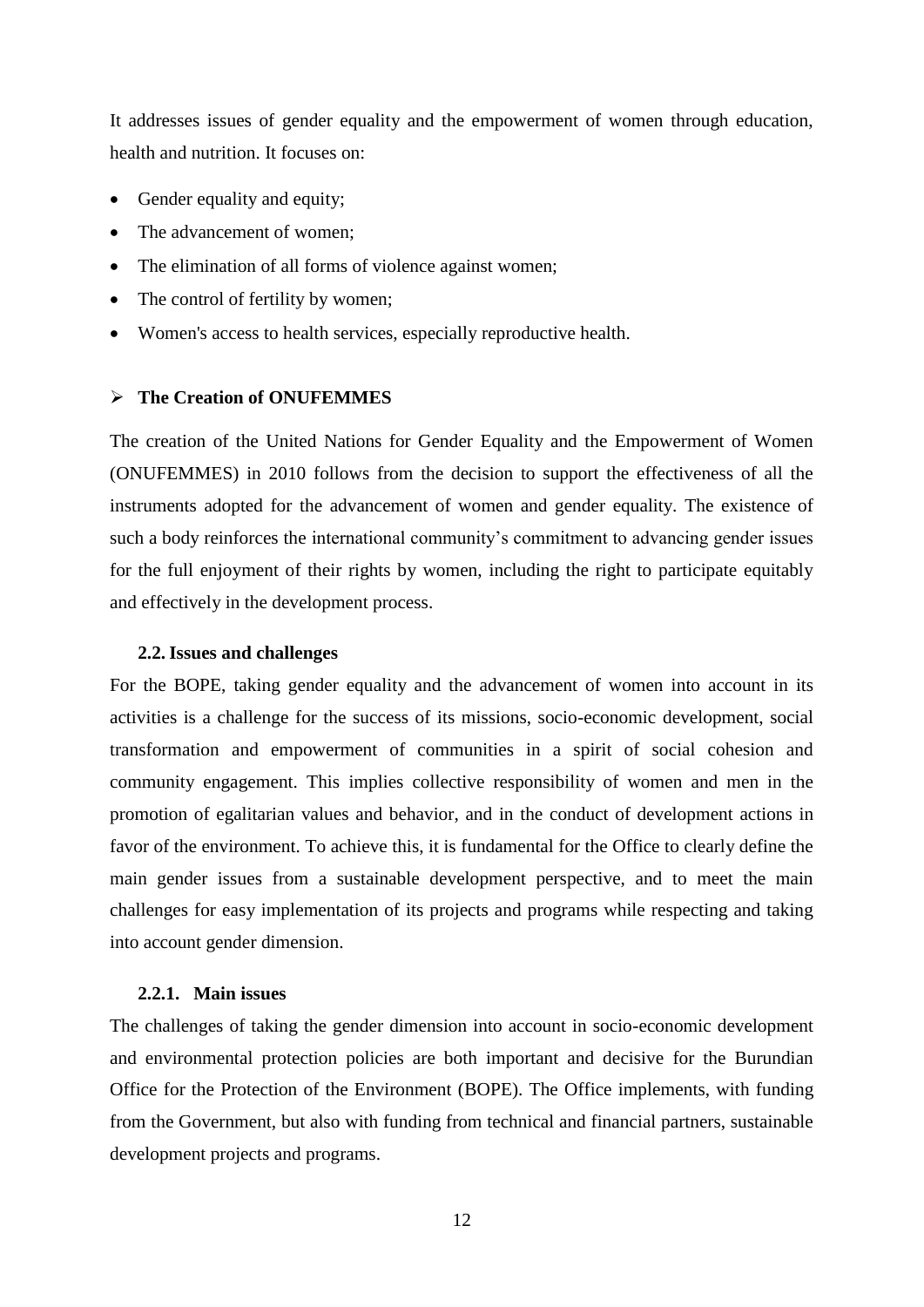In a context where the Burundian State registers its actions in the direction of the promotion of the gender approach, in a context where all the technical and financial partners and donors consider the gender issue as a crosscutting theme to appear in all development projects, in a context where international institutions are watching what countries are doing in terms of inclusion, it remains for the Office to integrate gender equity and equality in all actions of development. It's a political issue

In the same way, considering a Burundian population composed mainly of women, it is necessary to put into practice schemes and strategies allowing this segment of the population, to contribute to the process of sustainable development in the same way or more, than men .It is a development issue.

It is also the phenomenon of the feminization of poverty noted in the country. Indeed, income and employment disparities by sex are determinants of poverty. For this, taking into account the gender dimension is an issue of social development.

In short, for the BOPE, taking into account the gender dimension in its actions constitutes multiple challenges (political, economic, social, etc.). For this reason, the Office integrates respect for gender equity and equality in its logic of action.

#### <span id="page-12-0"></span>**2.2.2. Main challenges**

For the BOPE, implementing all the actions of its projects and programs in a perfect logic of promotion of women, equity and gender equality and in positive discrimination prioritizing women, is conditioned to the important challenges to raise. Indeed, being able to integrate gender equality perfectly into the actions of the Office, especially considering its collaborative approach, sometimes requires actions, some of which go beyond its competence. Nonetheless, through its awareness-raising, advocacy and capacity-building activities, the Office has succeeded in raising awareness of the importance of giving women the opportunities to participate actively in development. Also, in the implementation of its projects and programs, the Office obliges the stakeholders to comply with its prescriptions for granting women special places in the management and facilitation of the projects and programs implemented.

However, at the community level, certain realities mean that several cultural and cultural barriers prevent the full participation of women in all development actions and activities. Certain cultures make it very difficult to understand equality between men and women.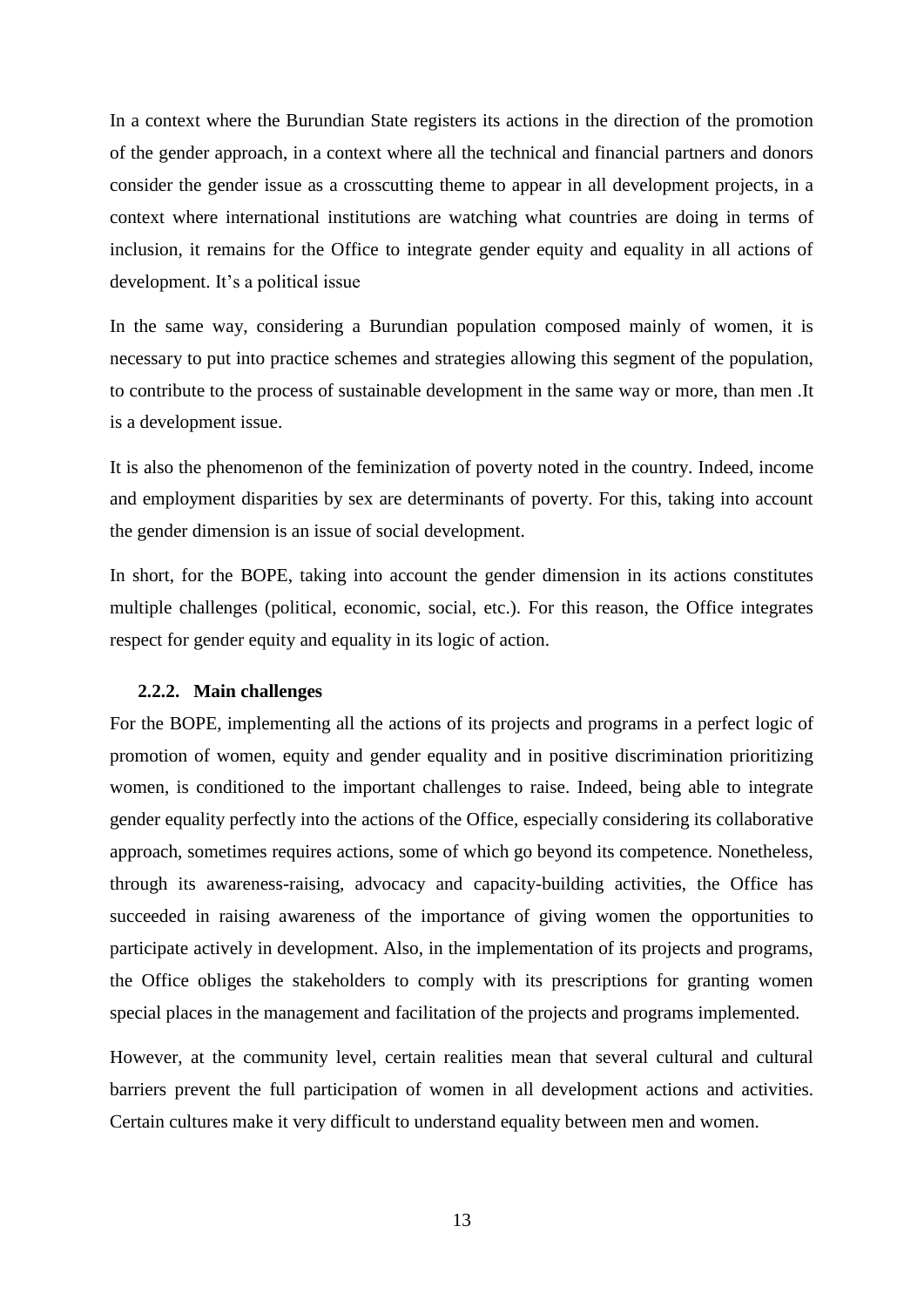The BOPE is aware that for a greater participation of women, several challenges must be met, including the following:

- The elimination of cultural and cultural barriers at the community level, through awareness-raising and advocacy targeting populations, but also particularly resource people and opinion leaders;
- The improvement of the socio-cultural status of women and the equitable acquisition of knowledge and skills by women, by strengthening the technical capacities of women in the intervention areas, with specific activities for women;
- Promoting access and equitable participation of women in management and decisionmaking bodies;
- Strengthening gender expertise in the management and implementation mechanisms of projects and programs;
- Awareness-raising and advocacy in the intervention areas, for the integration of the gender dimension in development strategies at community level;
- Women's access to resources and economic opportunities; etc.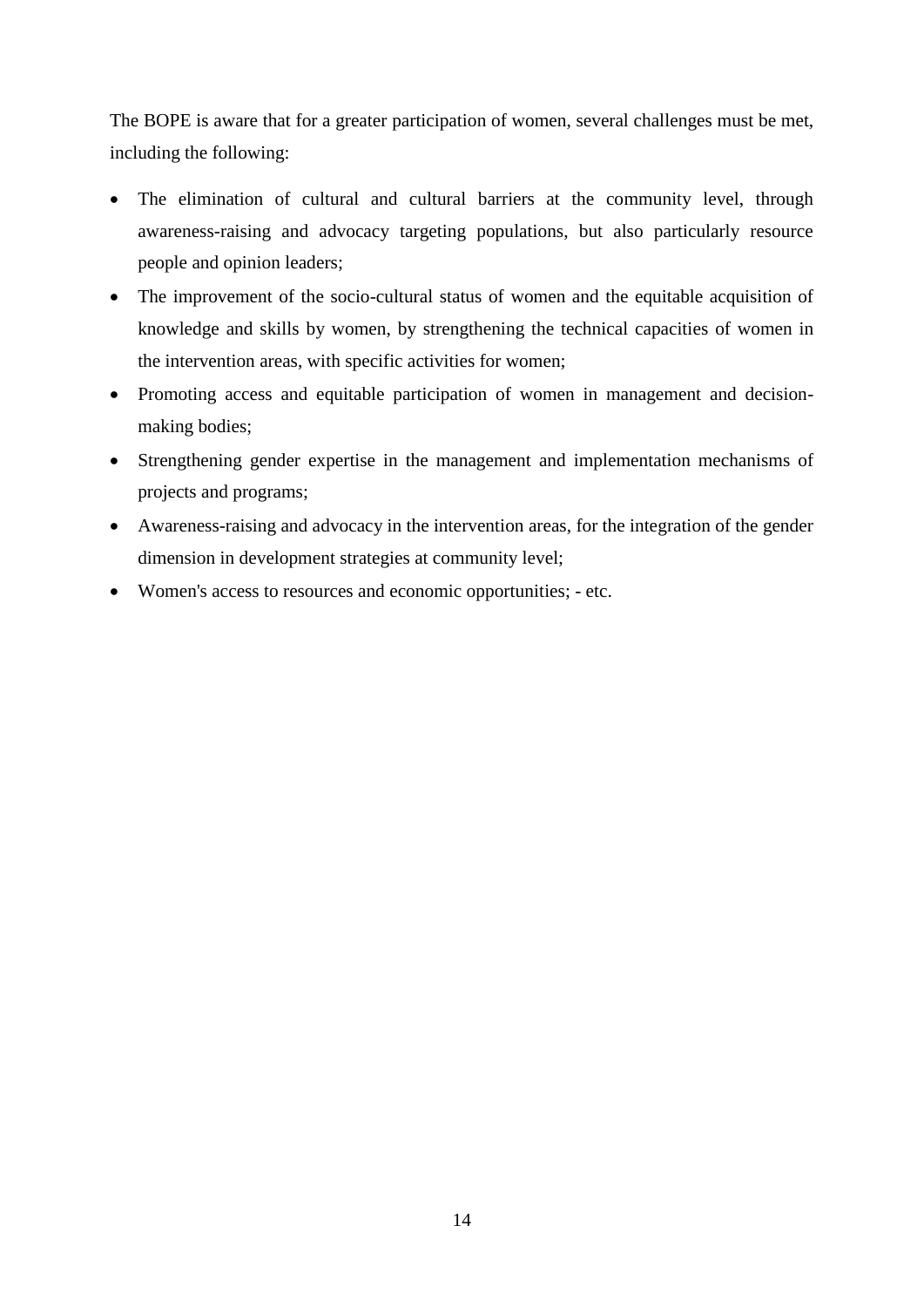#### <span id="page-14-0"></span>**III.GENDER STRATEGY WITHIN THE BOPE: THE COMPONENTS**

The BOPE Gender Strategy is inspired by the National Gender Policy of Burundi 2012-2025. For the Office, this gender strategy is the frame of reference for its actions in the area of gender equality and equity, in particular in the implementation of its projects and programs.

 The strategy is based on a vision, objectives and guiding principles. It is implemented through strategic intervention axes and a monitoring and evaluation system.

#### <span id="page-14-1"></span>**3.1. Vision of the BOPE Gender Strategy**

The vision of the BOPE on gender issues is inspired by the vision of the National Gender Policy (NGP) which is that of a society where women and men enjoy the same rights and duties, develop all their capacities and thus contribute, as equal partners, to the building of a just and prosperous society for all as well as to the political, economic, social and cultural development of Burundi. Thus, for the BOPE, the vision of the gender strategy is as follows: "**Contribute to making the Republic of Burundi a country where women and men actively participate in efforts to combat poverty, sustainable development and the fight against climate change, in an approach of equity and equality socio-professional"**

#### <span id="page-14-2"></span>**3.2. Objectives of the BOPE Gender Strategy**

To achieve this vision, the BOPE has four main objectives:

- **Objective number 1:** Bring gender equality in the Office's development actions to a strategic level in all its projects and programs;
- **Objective number 2:** Promote women through positive discrimination to promote equal opportunities with men;
- **Objective number 3:** Ensure the participation of women at the strategic level in the steering, coordination and monitoring bodies of projects and programs;
- **Objective number 4:** Make gender and equality between women and men a tool for poverty reduction and climate change mitigation.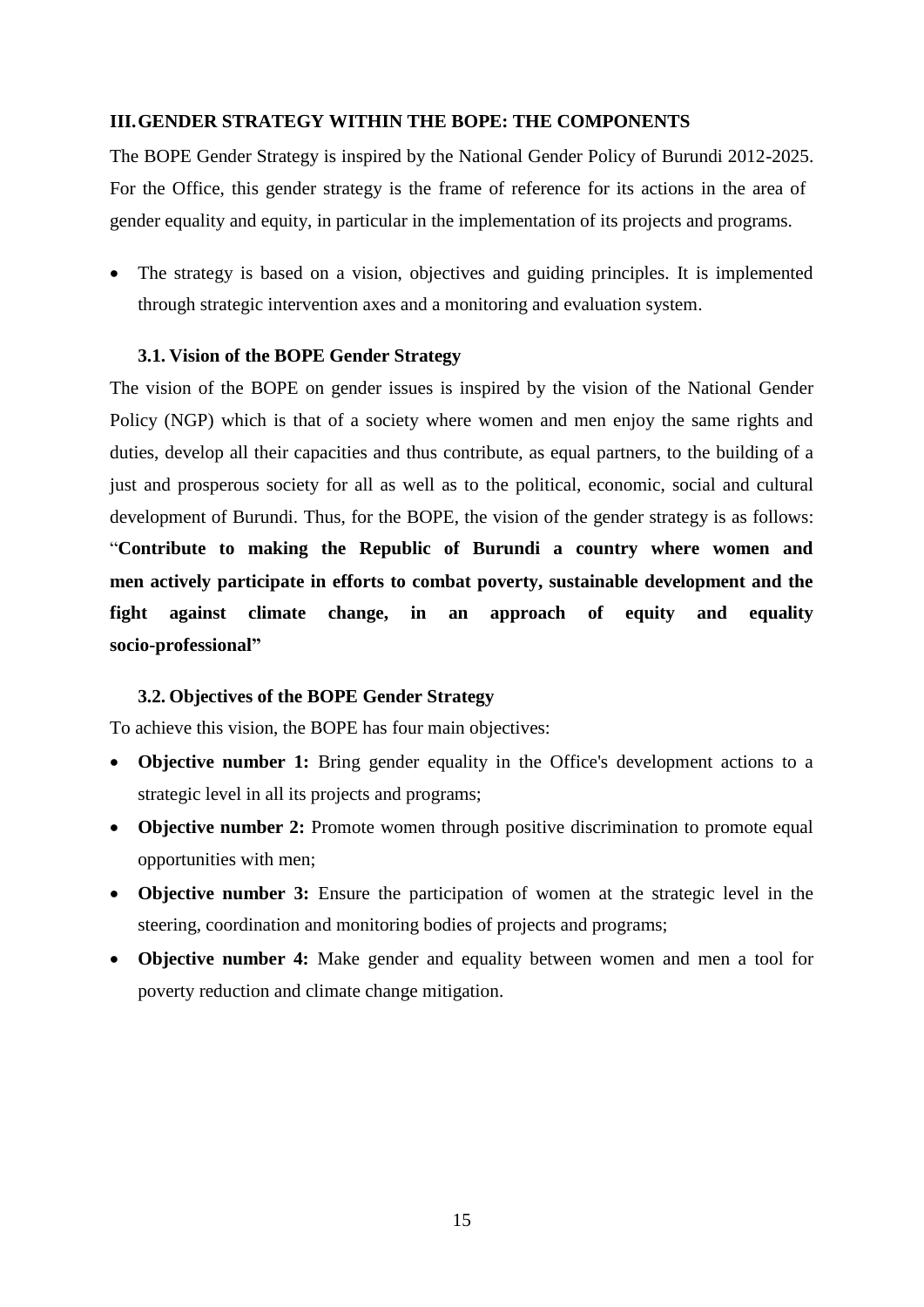## <span id="page-15-0"></span>**3.3. Principles**

The BOPE Gender Strategy is a framework of reference that specifies the approach of all its projects and programs with regard to the integration of equity and equality between women and men. Thus, the Office establishes a certain number of determining principles to be considered.

- **The principle of inclusion:** this principle stipulates that the gender dimension must be systematically taken into account in all BOPE interventions. It also refers to the need for an effective approach to interventions, in a harmonized approach, to respond effectively to the differentiated needs of men and women in all areas.
- **The principle of empowerment:** this principle establishes, beyond implication, the empowerment of women at all levels of the management process of projects and programs of the Office.
- **The principle of transversal coherence:** the strategy must be consistent with the national and international policies which commit the BOPE and which govern all its actions.
- **The principle of adaptability and flexibility:** the strategy of the BOPE is flexible and scalable. It adapts to the changing context and can be subject to revision or update.

### <span id="page-15-1"></span>**3.4. Strategic Directions**

The Office, to achieve its objectives mentioned in the decree  $N \circ 100/240$  of October 29, 2014 which creates it, with a view to equity and gender equality and in the sense of the National Development Policy (NDP) and the National Gender Policy (NGP), attaches particular importance to the promotion of women and the fight against all forms of discrimination. Thus, its Gender Strategy is built around the following major strategic axes:

- **1. Positive discrimination against women:** it is the act of favoring women and vulnerable groups who are victims of systematic discrimination, until the restoration of equal opportunities;
- **2. The institutionalization of gender equality and the fight against all forms of discrimination in the implementation of projects and programs:** this involves the systematic integration of the conditions, priorities and needs specific to women and men in all policies to promote activities based on equality between women and men.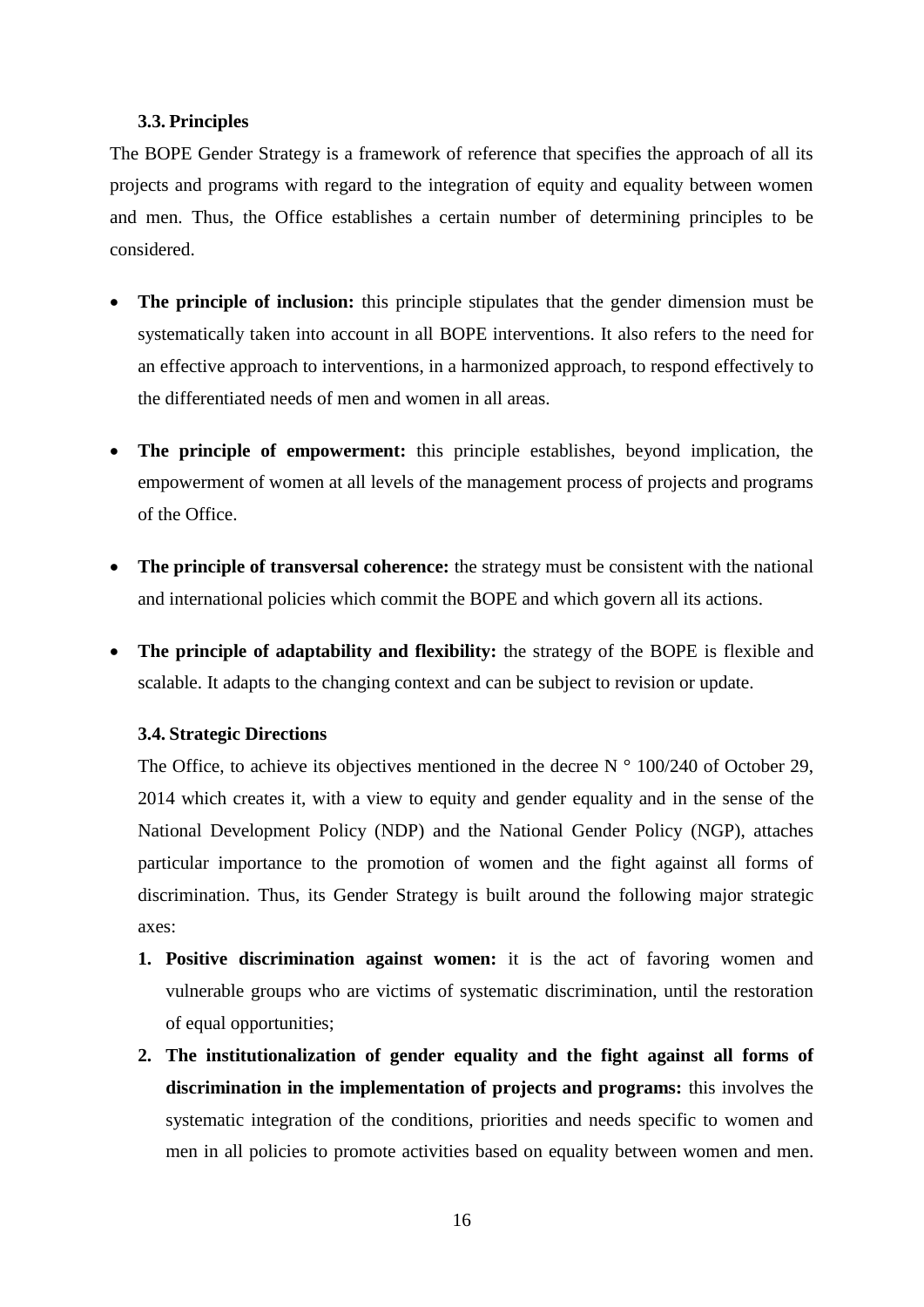Through institutionalization, the BOPE takes gender equality in actions to the highest level;

- **3.** Capacity building for teams implementing gender projects and programs and its systematic inclusion in all of the Office's actions;
- **4.** Raising community awareness and advocating with the authorities on integrating the gender dimension into sustainable development actions;
- **5.** Capacity building for women, through women's organizations in the intervention areas.

#### **Strategic direction 1: Affirmative Action Against Women**

In its actions, the BOPE aims to correct gender disparities and inequalities by carrying out positive discrimination actions. The Office thus elevates the advancement of women victims of discrimination to the rank of a strategic orientation until it succeeds in restoring equal opportunities. Positive discrimination aimed at the advancement of women is also done through concrete actions. For example, the Office may, before any choice of beneficiaries of its projects and programs, reserve a certain portion for women victims of discrimination or social inequality.

# **Strategic direction 2: The institutionalization of gender equality and the fight against all forms of discrimination**

Through the institutionalization of gender, the BOPE considers the theme of promoting equality between women and men at a strategic level in its projects and programs. It thus endeavors to promote the participation of women in institutions or coordination frameworks ensuring the strategic management and monitoring-evaluation of its projects and programs therefore combating discrimination of a gender nature or social status in the implementation of its projects and programs. This also constitutes a strong strategic axis of the Office's interventions.

# **Strategic orientation 3: Reinforcement of the capacities of the teams for the implementation of projects and programs on gender and on its systematic consideration in all actions.**

The gender theme is philosophical but also technical. Its implementation, as well as the promotion of gender equality in the Office's development actions, adapts to the sociocultural contexts and realities of the intervention communities. Continuous capacity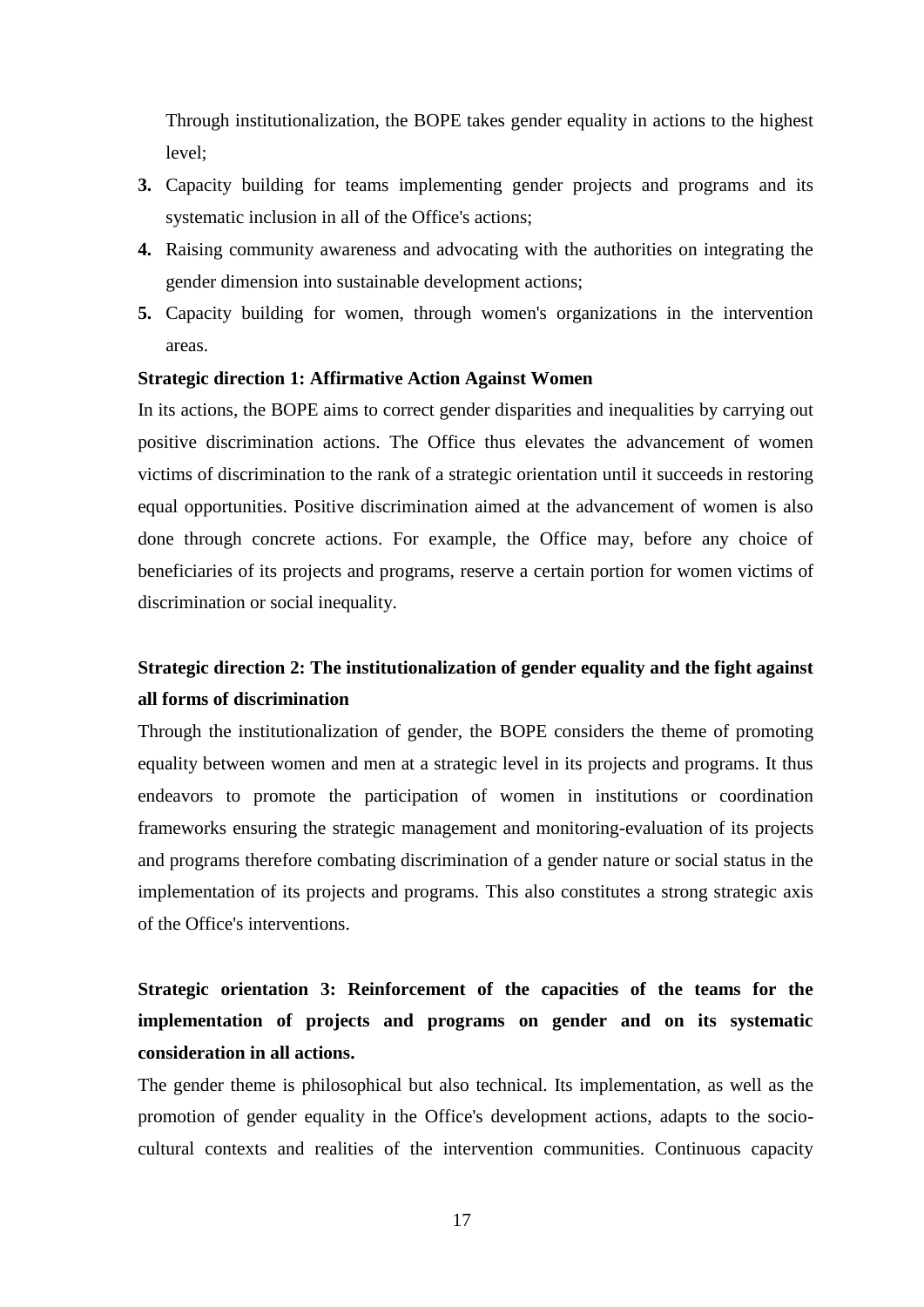building, on the subject, of the teams in charge of implementing projects and programs is an orientation.

This mainly involves implementing training and capacity-building activities specifically tailored to increase knowledge and skills on all organizational and technical aspects related to gender mainstreaming at all stages of the Project cycle. It is also about cultivating gender sensitivity among all categories of Agency staff, especially those in key decision-making positions. These capacity building activities therefore target all staff, including General Management, directors and heads of departments, etc.

Thus, it is a question of developing expertise and research on gender through:

- The development and implementation of a training plan integrating gender issues into programs and projects;
- The production and making available to agents of simplified tools to facilitate the integration of gender in their activities;
- The definition of a minimum set of gender-sensitive indicators;
- The systematization of gender disaggregation during the collection, processing and dissemination of socio-economic data;
- Monitoring and evaluation of gender mainstreaming in the implementation of projects and programs;
- Support for carrying out studies and research on gender-related issues.

## **Strategic orientation 4: Community awareness and advocacy with the authorities on the integration of the gender dimension in sustainable development actions**

Awareness is in the sense of mass communication for the consideration of gender equality.

It is a communication action which aims to inform, enlighten and arouse the interest and curiosity of the targets on the importance of the theme of gender and the promotion of women, to promote a change of mentality, behavior and attitude from an individual and / or collective awareness. It therefore seeks to make the targets attentive and available to deal with gender issues and to consider them in projects and programs. It also seeks to develop representations to permanently change attitudes.

The targets are generally:

- Grassroots community organizations;
- Women's organizations;
- Resource persons (religious authorities, hill / district chief, etc.);
- Technical services:
- The communities.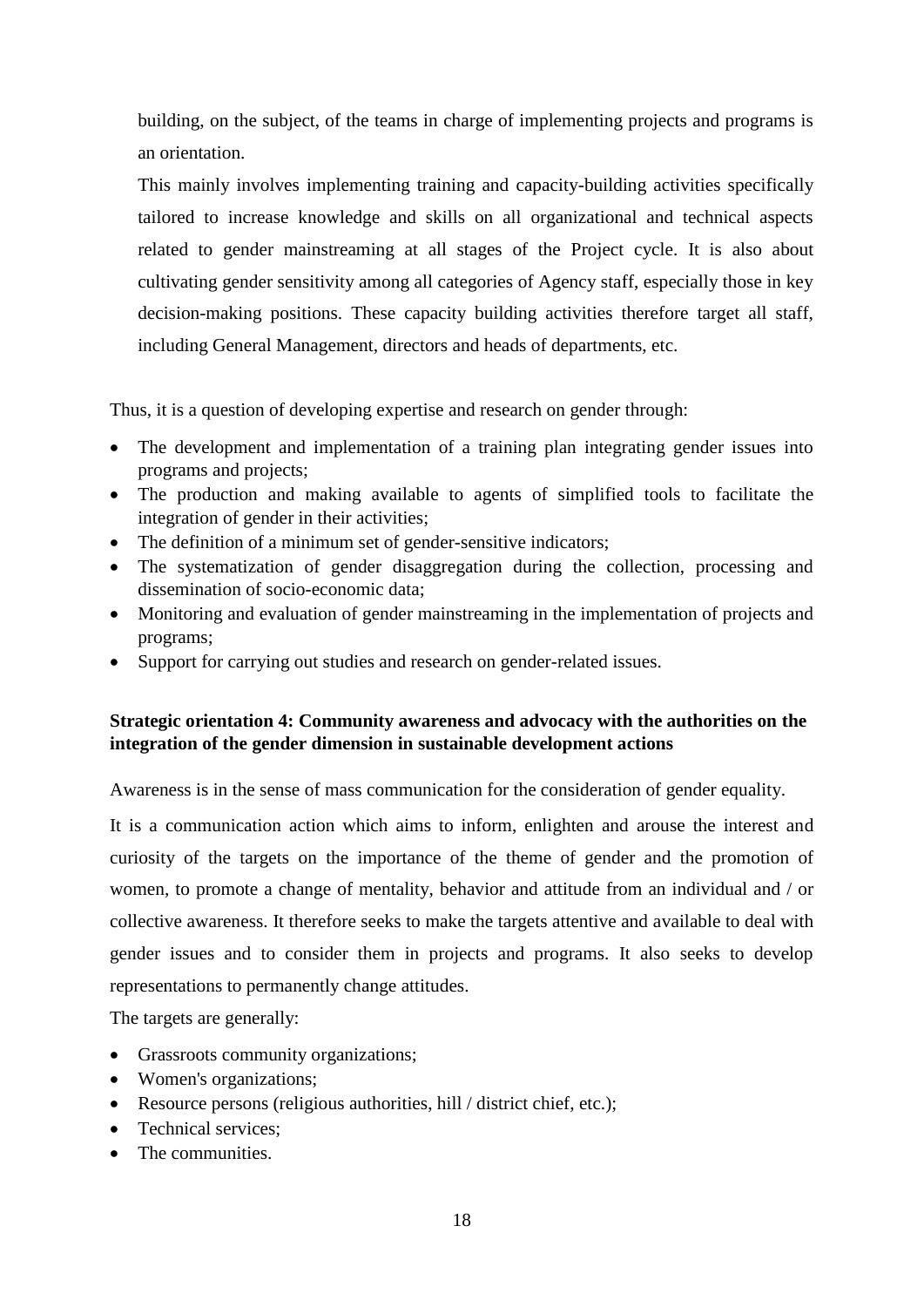Advocacy is aimed at specific targets. It is a set of targeted activities supporting a specific cause. It is panoply of actions, methods and procedures seeking to influence a specific policy and an economic, social, political, cultural and environmental conception, to bring about a positive and lasting change, on the basis of a dialogue with decision makers. It allows you to go from an undesirable situation to a desirable situation. Advocacy is generally used to influence decision makers when they make laws and regulations, distribute resources and make other decisions that affect people's lives. The main goals of advocacy are to create policies, reform policies and ensure that they are implemented. Overall, it draws the attention of communities to the issue of gender and the advancement of women and guides decisionmakers towards a lasting solution.

#### **Strategic direction 5: Capacity building for women, through women's organizations**

To promote the active participation of women in its development projects and programs, the Office could be required to conduct training and capacity-building activities on key themes, through the organizations of women present in its intervention areas. These training and reinforcement sessions target the themes relating to the projects and programs implemented, but also the transversal themes that can participate in the empowerment of women on gender.

#### <span id="page-18-0"></span>**3.5. Operationalization of the Office's Gender Strategy**

#### <span id="page-18-1"></span>*3.5.1. Implementation of the Gender Strategy*

The implementation of the Gender Strategy, taking into account the vision, guiding principles and strategic axes, is essential for the Office in the implementation of the activities of all projects and programs. Such an approach shows that for the Office the gender dimension is transversal. Its consideration does not depend on a specific project but is made in all the projects that the BOPE could implement. Thus, the Office ensures that each of its development projects and programs takes into account the gender dimension and works for the advancement of women and the elimination of all forms of discrimination.

Thus, throughout the project cycle, from identification to final evaluation, through strategic planning, operational planning and monitoring and evaluation, the implementation of the gender approach is essential. In identification, for example, in addition to information specific to the problem studied, the effects and repercussions on gender equality are also studied. Therefore, in strategic planning, a gender analysis is done. It is a systematic way of looking at the different likely impacts of the project or program on men and women. Gender analysis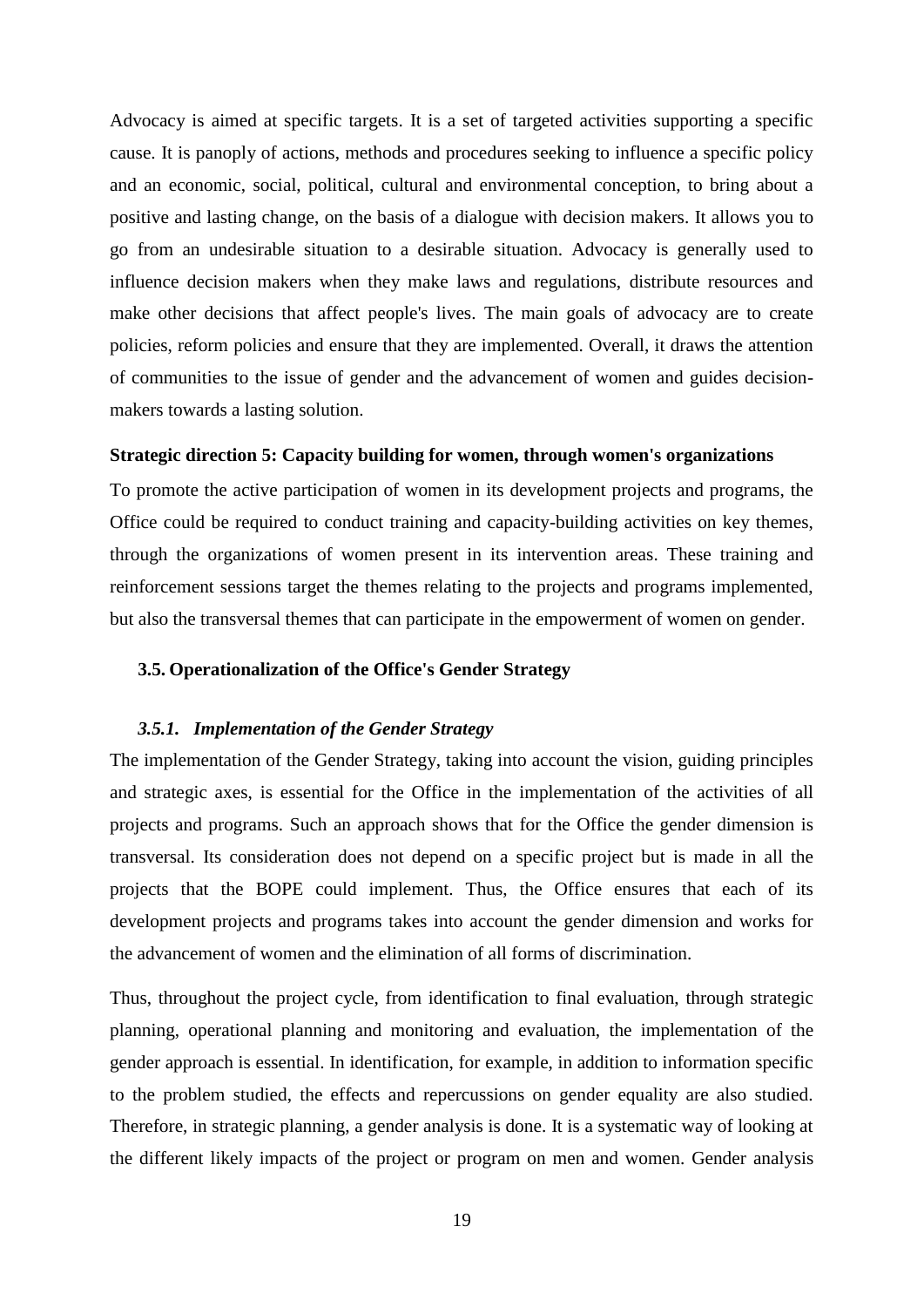requires separating data by gender, and understanding the volume of work to be done at all stages of the process. Thus, a specific objective can concretely target the gender theme and concrete activities can be proposed in operational planning for care. In this perspective, gender-sensitive indicators are developed and considered for monitoring-evaluation and final evaluation of the project or program. Similarly, budgeting for projects and programs is gender sensitive. That is to say, it takes into account the differentiated contribution of women and men regardless of their social affiliation, and proposes solutions so that the budget takes into account the existing link, for example between the formal and informal economy. It also studies the effects of the distribution of income and expenditure on men and women not only in the short term, but also in the medium and long term, that is to say throughout their life cycle. Likewise, it seeks to respond fairly to the practical and strategic needs of women and men, girls and boys from different socioeconomic strata and from all walks of life. Finally, it aims to reduce the socio-economic inequalities existing between these social strata and to concretize the principles of equity and equality.

#### <span id="page-19-0"></span>*3.5.2. Monitoring and Evaluation*

Monitoring and Evaluation of the Office's achievements will take into account gendersensitive objectives and indicators. In this context, monitoring is considered to be an integral part of the implementation of the Office's Gender Strategy. Likewise, periodic evaluation of the various activities implemented through the Office's projects and programs will make it possible to determine whether the objectives of the gender promotion strategy and the desired impact would be achieved. It is therefore important that the elements listed below are taken into account in the Office's overall monitoring and evaluation system.

- Disaggregation of data by gender;
- Identification and use of gender impact indicators;
- Definition of the criteria for monitoring and evaluating performance linked to all the monitoring and evaluation frameworks for the various projects and programs of the Office.

As presented in the project cycle management manual and the Office's monitoring and evaluation manual, the monitoring and evaluation of the implementation of the Gender Strategy takes place in all phases of the project cycle and at through different levels of committees and mechanisms set up by the projects and programs concerned.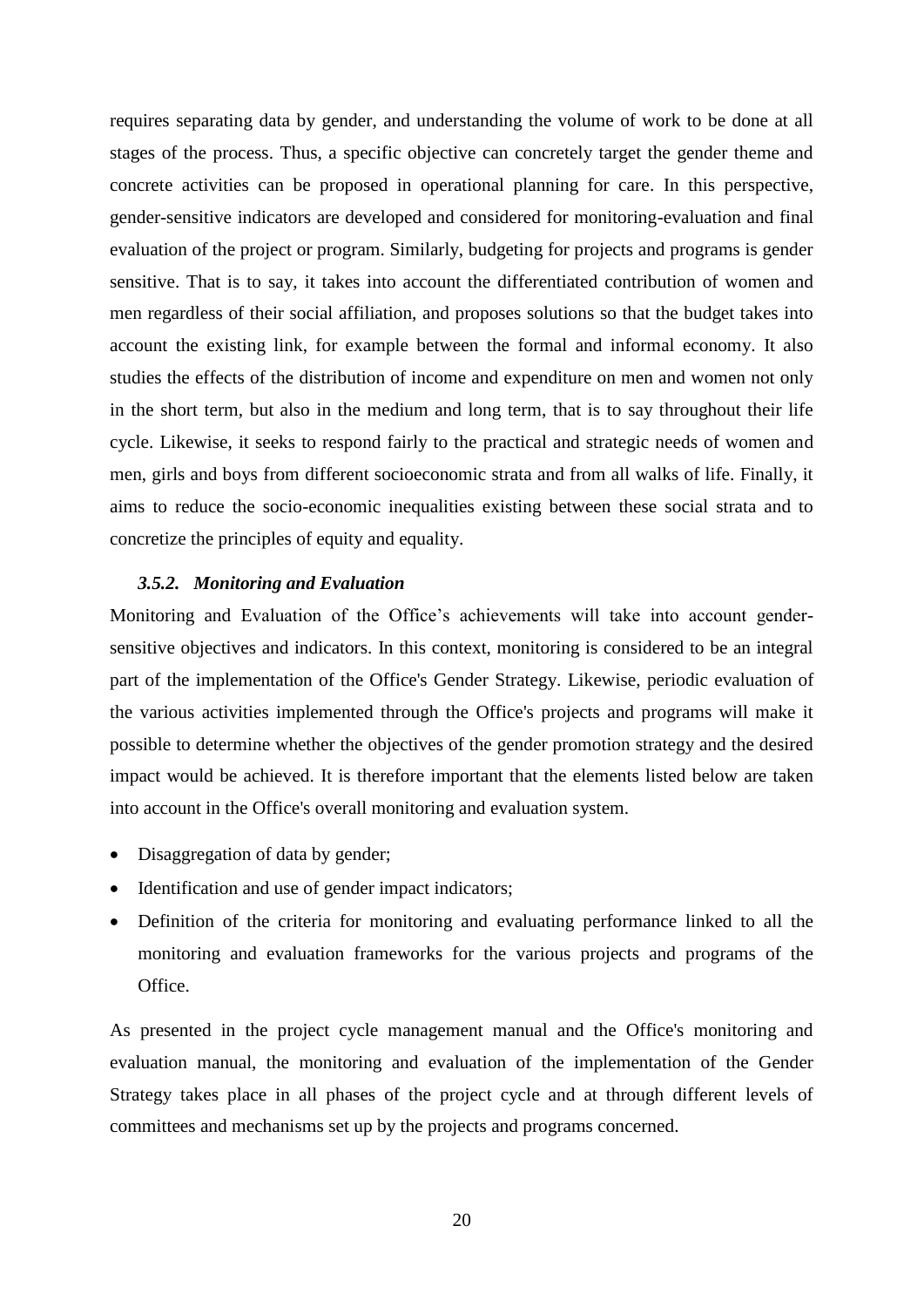#### <span id="page-20-0"></span>*3.5.3. Performance monitoring framework*

The Office's performance monitoring framework, designed for all of its projects and programs, gives real importance to the gender dimension, in line with the Office's overall approach in this area. The framework includes, for each project and program, clear criteria making it possible to assess the intermediate and final results, but also it presents the logical and conceptual links indicating in which way the activities which are implemented could have led to specific results (including effects produced and results obtained at the intermediate stage).

With regard to the gender dimension, the performance monitoring framework makes it possible to see the extent to which the results achieved by the projects and programs have helped to contribute to the advancement of women, to gender equity and equality. To achieve it, for each project and program, the framework, regarding the gender, specifies:

- The expected results of each activity of the project and program concerned;
- The intermediate results obtained:
- The final results obtained:
- The progress made;
- The indicators for each activity;
- The types of activities, in particular awareness raising, training and capacity building, advocacy, etc. ;
- The stakeholders in each activity, the proportion of women and men, etc.;

#### <span id="page-20-1"></span>*3.5.4. Reporting*

As part of the reporting, progress reports are produced, after each activity, but also periodically, by weeks, by month, by quarter, by semester or by year, according to the specific requirements of projects and programs and technical and financial partners concerned. Thus, it is possible to have weekly, monthly, quarterly, semi-annual and annual reports. In all cases, the report clearly highlights information relating to gender and the advancement of women and therefore provides an update on the implementation of the Office's Gender Strategy.